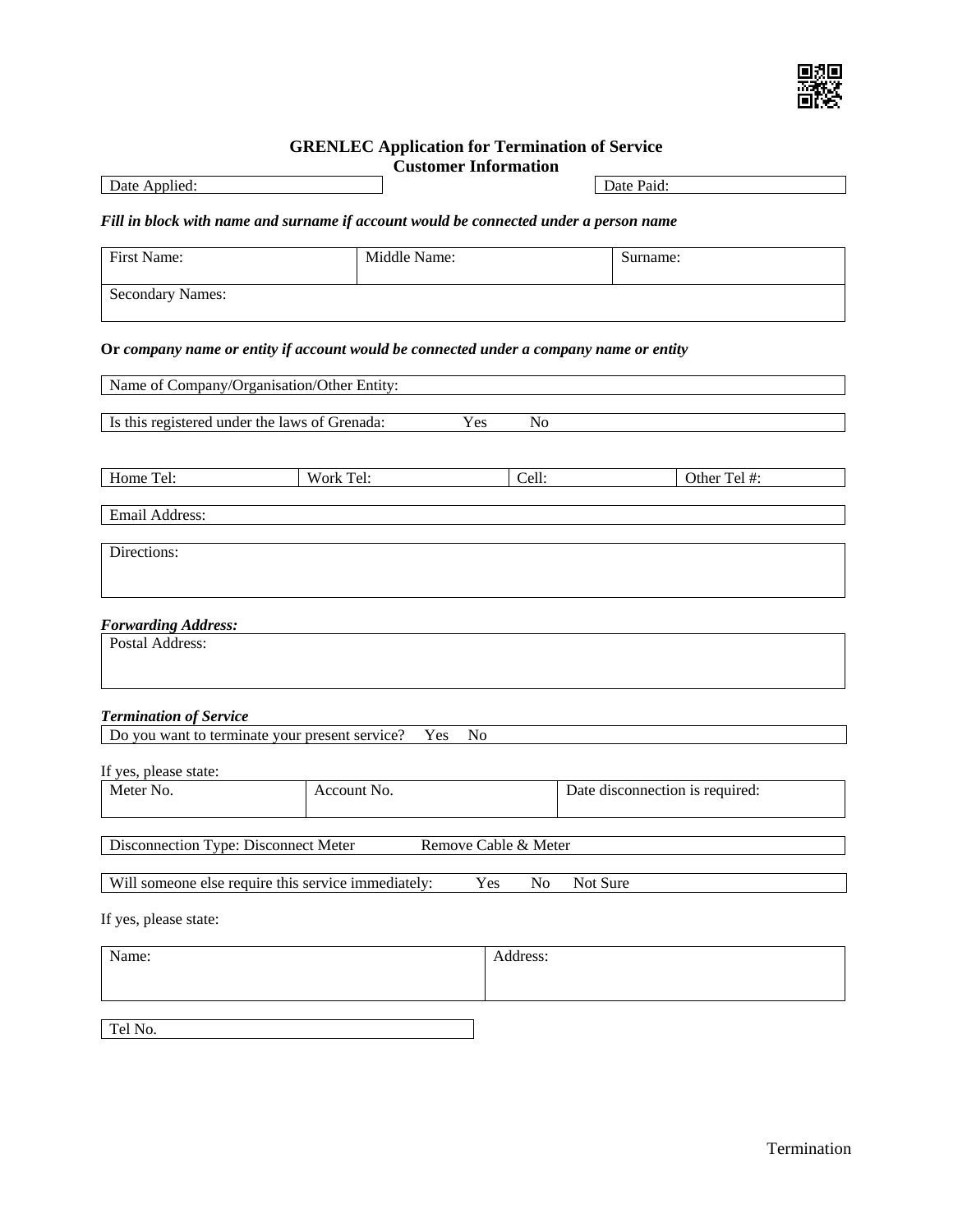## **Conditions of Supply:**

"In accordance with the Electricity Supply Act of 1994

I/We have read and agreed to the terms and conditions of this application. *I/We declare that the information provided by me/us and used by GRENLEC in this application form, including the list of equipment and appliances to be used on the premises for which this application is made, is accurate true and correct and I/We agree to abide by the terms and conditions on which GRENLEC shall supply me/us with electricity, in keeping with the Electricity Supply Act.*"

| Drivers License/Passport no: |                             | ID No: | Date of Birth: |
|------------------------------|-----------------------------|--------|----------------|
|                              |                             |        |                |
| Signature:                   | Signed by (Print in Block): |        | Witness:       |

## **If application is on behalf of a company, or other entity:**

| Position of person signing: | ompany<br>Stamp |
|-----------------------------|-----------------|
|-----------------------------|-----------------|

#### **OFFICE USE ONLY**

| - <del>-</del> - - - - - - - - - - - -<br>. | No:<br>ount | - -<br>stomer No:<br>nat. |
|---------------------------------------------|-------------|---------------------------|
|---------------------------------------------|-------------|---------------------------|

Service Order No.

Notes:

Processed by: